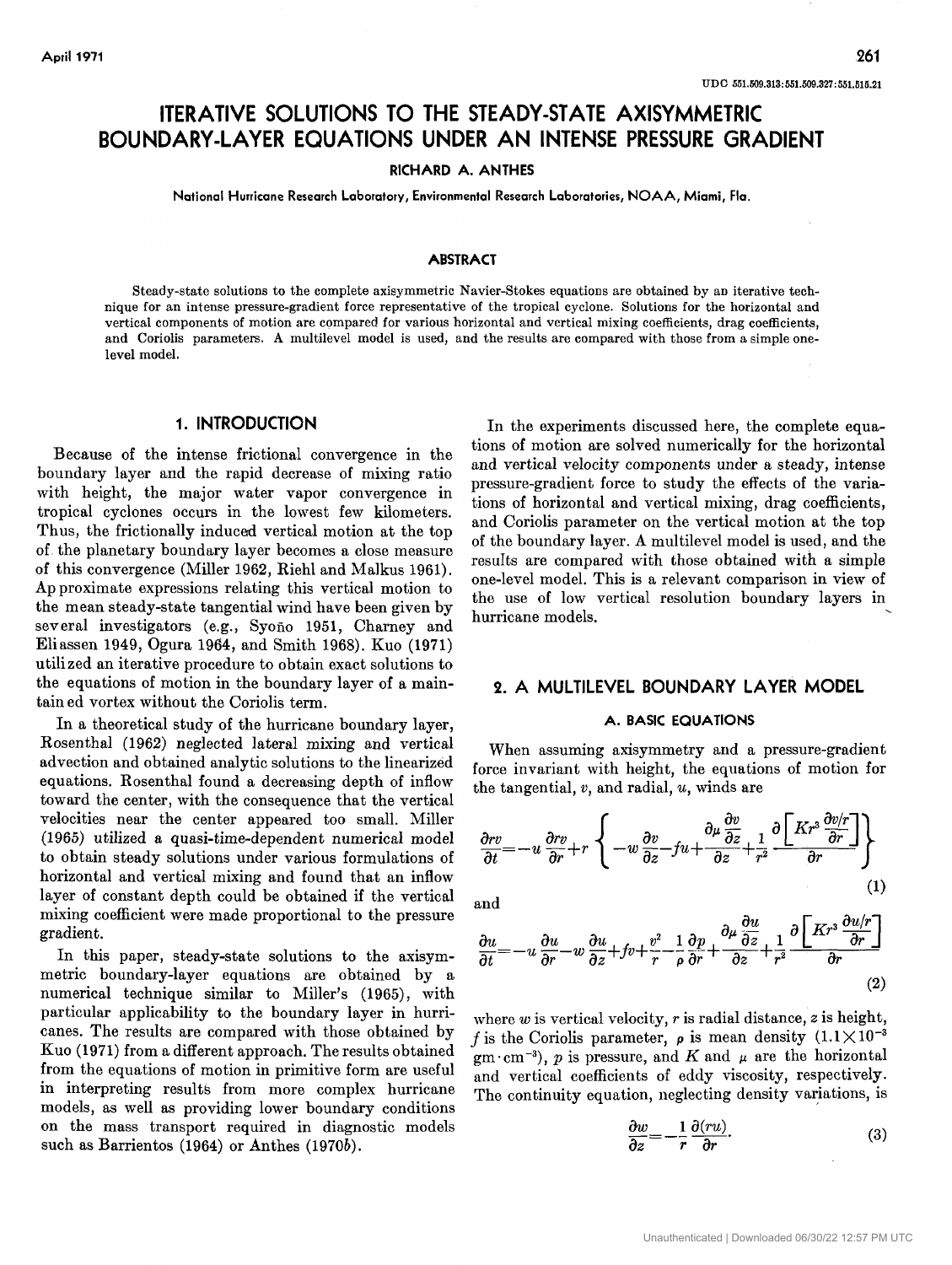#### **B. STRUCTURE OF MODEL**

The model consists of nine levels in the vertical defined bY

$$
z_i = 50 \text{ m} + (9-i) \Delta z \quad (\Delta z = 100 \text{ m}, i = 1, 2, \ldots, 9)
$$

and **51** increments in the radial direction defined by

$$
r_j = (j-1)\Delta r
$$
 ( $\Delta r = 10$ km,  $j = 1, 2, \ldots, 51$ ).

The horizontal boundary conditions are zero divergence and relative vorticity at **500** km. These conditions have given reasonable solutions for multilevel hurricane models (Rosenthal **192'0,** Anthes 197Qa) and should be representative of the hurricane environment at this distance from the center. The vertical boundary conditions consist of the tangential **flow** in gradient balance at the upper level with zero radial velocity. These conditions for the top of the Ekman layer are reasonable for the hurricane, which is in near-gradient balance at this level (Hawkins and Rubsam 1968). At the lowest level **(50** m), the vertical velocity is assumed equal to zero. Boundary conditions on the vertical mixing term at the surface are

and

$$
\mu \frac{\partial v}{\partial z} = C_D |\mathbf{V}| v
$$
  

$$
\mu \frac{\partial u}{\partial z} = C_D |\mathbf{V}| u
$$
 (4)

where  $C_p$  is the drag coefficient and  $V$  is the vector velocity. The eq **(4)** are the well-known quadratic stress law.

The choice of the vertical and horizontal resolutions and the top level of **850** m was made after a series of preliminary experiments in which these computational aspects of the model were investigated. These results showed that increasing the horizontal and vertical resolutions beyond **10** km and **100** m, respectively, did not substantially alter the steady-state solutions. They also showed that, under the upper level boundary condition of gradient balance, increasing the top level beyond **850** m had little effect on the solutions.

# **C. COMPUTATIONAL PROCEDURE AND INITIAL CONDITIONS**

Several finite-difference analogs to eq (1) and **(2)** are solved iteratively under a steady pressure-gradient force. The horizontal grid is staggered so that  $v$  and  $u$  are predicted at integer multiples of  $\Delta r$  with w computed diagnostically at points midway between u points according to

$$
\frac{w_{i-1,j}-w_{i,j}}{\Delta z} = -\frac{r_{j+1}(u_{i,j+1}+u_{i-1,j+1})-r_j(u_{i,j}+u_{i-1,j})}{2r_{j+1}\Delta r}.
$$
 (5)

The initial conditions, or first guess, are the tangential wind in gradient balance with zero radial and vertical



**FIGURE 1.**- $(A)$  steady pressure profile and  $(B)$  the associated gradient wind at **20'N** for the boundary-layer experiments.

velocity. The eq  $(1)$  and  $(2)$  are forecast <sup>1</sup> utilizing several finite-difference schemes (to be discussed later) until the difference between successive iterates becomes small (less than  $10^{-2}$  cm  $\cdot$  s<sup>-1</sup>). This usually occurs after about 400 iteration steps. The gradient wind corresponding to the specified pressure-gradient force is shown in figure **1.** 

The first series of experiments are computed utilizing the Matsuno **(1966)** time-integration scheme which damps high-frequency waves. Centered differences are used to approximate the space differentials in eg (1) and **(2).**  The time step,  $\Delta t$ , is 90 s.

# **3. RESULTS**

#### **A. VARIATION Of HORIZONTAL AND VERTICAL EXCHANGE COEFFICIENTS**

Values of  $K$  and  $\mu$  ranging over several orders of magnitude have been used by previous investigators for the hurricane problem (Anthes 1970a), and values that give realistic results (compared to observations) in a particular instance are functions of the type of model, the horizontal and vertical resolution, and finite-difference scheme utilized. Unfortunately, the results are strongly dependent on the poorly understood process of horizontal and vertical diffusion of momentum. The first set of experiments, therefore, considers various constant horizontal and vertical exchange coefficients.

Figure **2** shows the steady-state vertical motion crosssections for  $\mu$  equal to 40 and three values of  $K$  ranging from 5 to 25 (units of  $\mu$  and  $K$  are 10<sup>4</sup> and 10<sup>8</sup> cm<sup>2</sup>·s<sup>-1</sup> throughout the paper). Although the vertical motion structures **for** the three values **of** *K* are quite similar beyond the radius of maximum wind  $(R_{max}=50 \text{ km})$ , significant differences are present inside the 50-km radius. The maximum upward motion ranges from 70 cm/s **for** 

**<sup>1</sup> The term "forecast" Is used here as In timedependent forecast models In which the pressure field is free to Interact wlth the momentum field. In these expedments, in which**  the pressure is steady, the transient solutions have little physical meaning, and the fore**cast steps are more properly called "lteratlon steps."**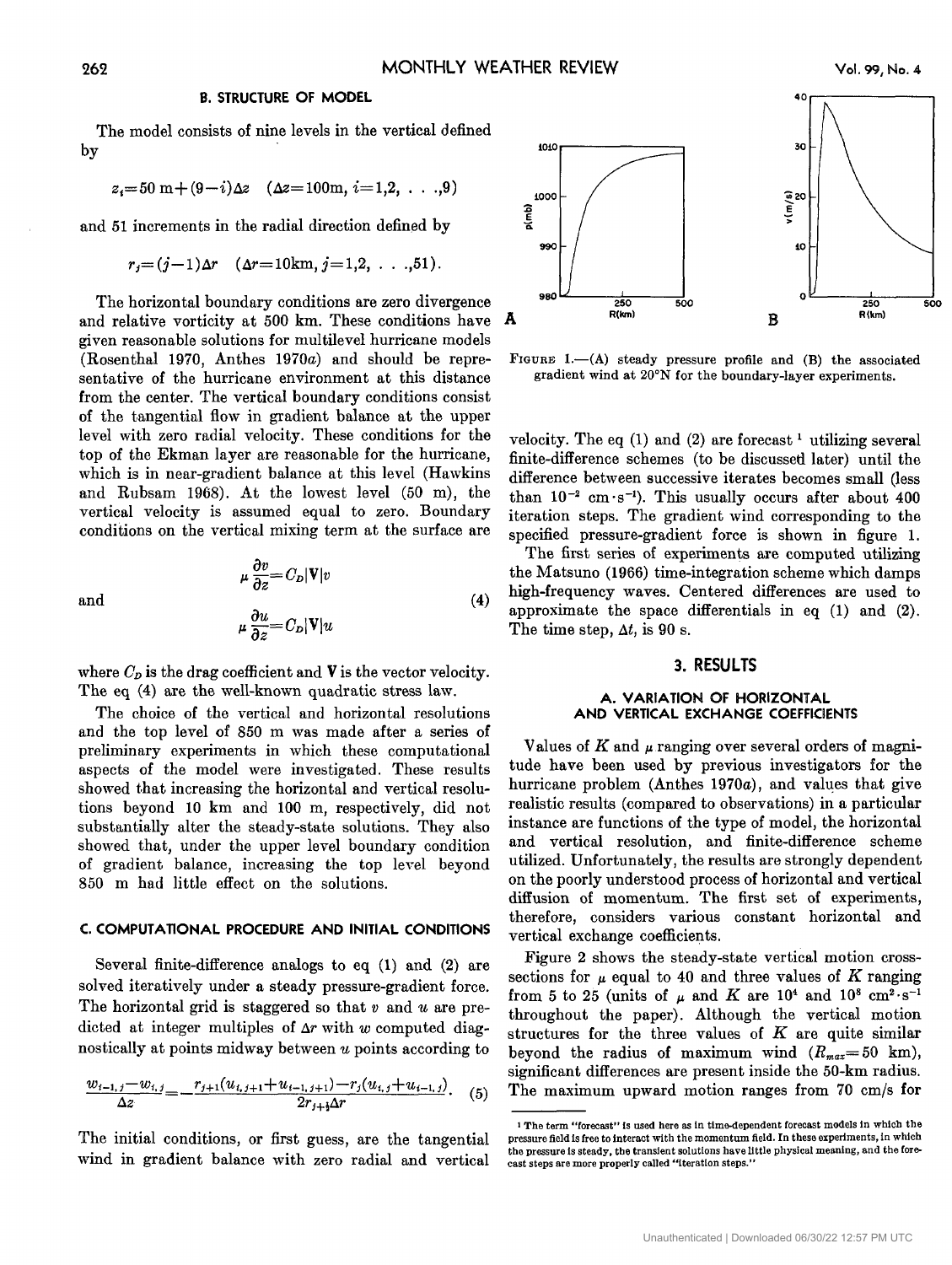

**FIGURE 2.**—Steady-state vertical motion for three horizontal mixing coefficients; units of K,  $10^8$  cm<sup>2</sup>·s<sup>-1</sup>; units of  $\mu$ ,  $10^4$  cm<sup>2</sup>·s<sup>-1</sup>; units of vertical motion isolines, cm/s.

 $K=25$  to 91 cm/s for  $K=5$ . The subsidence near the center also shows strong dependence on horizontal mixing. For values of  $K \leq 25$ , this subsidence results from a mixing of tangential momentum into the "eye," causing an excess of centripetal over pressure-gradient force and an outward flow. For very large values of *K,* however, the tangential wind maximum is reduced, and the mixing of radial momentum is sufficient to allow inflow all the way to the center. The subsidence associated with the smaller values of *K* reaches all the way to the surface and appears somewhat too large. Observations inside hurricane eyes generally show some low-level clouds, indicating that subsidence probably does not extend to the surface. This consideration suggests that a value of *K=25* gives most realistic results for *this* model.

The values of *K* considered in the above experiments are higher than values used by previous investigators, a consequence perhaps of the differences in types of model, numerical scheme, and resolution noted above. If horizontal mixing is an important process in the vicinity of the radius **of** maximum wind, however, a simple scale analysis suggests values of this order of magnitude. For example, if the order of magnitude of the horizontal mixing term is equated to the magnitude of the centripetal term

and

$$
K \; \frac{\Delta u}{\Delta r^2} \!\sim\! \frac{v^2}{r}
$$

v=:30 m/s, r=50 km, *Ar=lO* km, and *Au=lO* m/s, the magnitude of *K* is about  $20 \times 10^8$  cm<sup>2</sup>·s<sup>-1</sup>.



FIGURE 3.-Vertical motion for two horizontal mixing coefficients and a vertical mixing coefficient of  $10 \times 10^4$  cm<sup>2</sup>·s<sup>-1</sup>; units of vertical motion isolines, cm/s.

Figure 3 shows vertical motion cross-sections for  $\mu$  reduced from 40 to 10. The results show a more shallow layer of stronger radial velocities and more vertical shear. The subsidence inside  $R_{max}$  is reduced as the stronger inflow reaches closer to the origin. The transition from upward to downward motion is shifted from *115* km to 135 km as  $\mu$  is reduced. The results also show more horizontal irregularities in vertical motion for small values of *K* (fig. 3C). These horizontal oscillations are apparently computational in nature and are related to nonlinear instability. Many experiments with a one-level model (Anthes **1970a)** utilizing the same differencing scheme have shown these standing space oscillations of wavelength *2Ar,*  which, for small values of *K,* may grow and prevent **a**  steady-state solution. The computational nature of these oscillations is indicated by their strong dependence on time and space differencing and on horizontal resolution.

Figure 4 shows the boundary-layer structure for the tangential and radial winds for typical values of *K* and *p.*  Figure 4A, when compared to figure lB, shows a region **of**  subgradient winds beyond the radius of maximum wind due to surface friction, and a region of supergradient winds near the radius of maximum wind due to the strong radial advection of angular momentum inward. The radial velocities show a maximum of over **20** m/s just above the surface. The radial and tangential components are thus the same order of magnitude in the lower levels. Rosenthal (1969) found inflow angles greater than **45"** in a hurricane model. While this magnitude is larger than those generally observed, Rosenthal notes that aircraft observations are probably above the level of maximum inflow.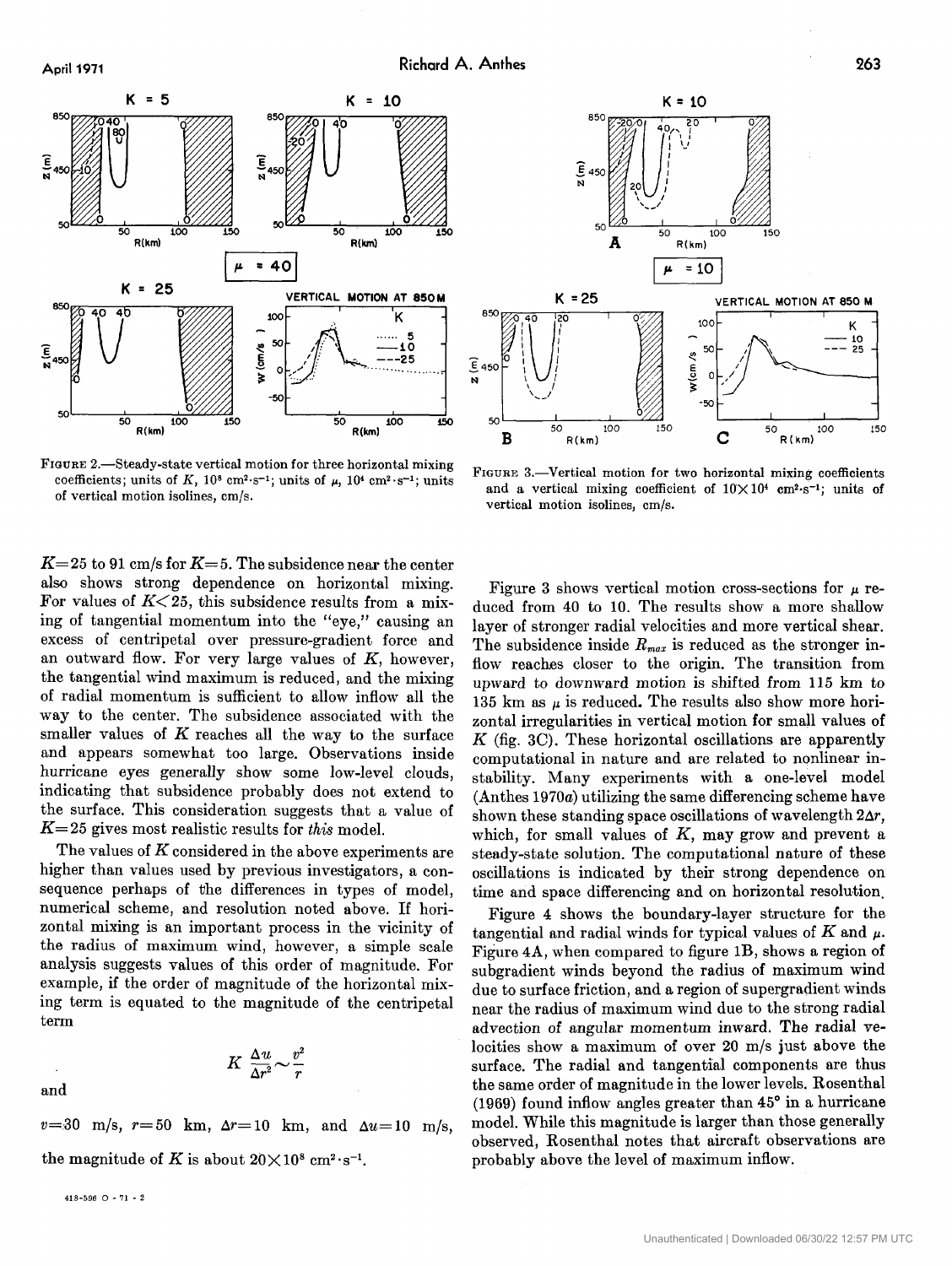

**FIGURE** 4.-Boundary-layer structures **for (A)** tangential and **(B)**  radial wind components; units of  $K$ ,  $10^8$  cm<sup>2</sup>·s<sup>-1</sup>; units of  $\mu$ ,  $10^4$  $cm<sup>2</sup>·s<sup>-1</sup>$ ; units of velocity component isolines, m/s.

The trend for smaller vertical mixing toward stronger, more shallow inflow, weaker subsidence inside  $R_{max}$ , and larger transitional radius between upward and downward motion is investigated by a further reduction in  $\mu$  from 10 to 5. The results (not shown) confirm the above tendencies, as the inflow increases from 27.5 to 29.3 m/s, the subsidence inside  $R_{max}$  is reduced, and the transitional radius from upward to downward motion shifts outward from 135 to 145 km.

In summarizing the effects of horizontal and vertical mixing, the maximum upward motion near the radius of maximum wind and also the subsidence inside this radius increase with decreasing values of *K.* The results are less sensitive to variations in  $\mu$ , with higher values of  $\mu$  yielding less vertical shear, a deeper inflow layer, and slightly increased vertical motion.

## **B. VARIATION OF DRAG COEFFICIENT**

Although empirical evidence suggests a linear increase of drag coefficient with wind speed (Miller 1964), many investigators have utilized a constant drag coefficient in hurricane studies (Yamasaki 1968, Rosenthal 1969, Anthes 1970a). Figure 5 shows vertical motion structures for constant values of  $C_p$  ranging from 0.001 to 0.003. The results beyond 50 km are insensitive to variations in  $C_p$ . Inside **50 km,** the maximum upward motion increases,



FIGURE 5.—Vertical motion for various drag coefficients; units of K,  $10^8$  cm<sup>2</sup>·s<sup>-1</sup>; units of  $\mu$ ,  $10^4$  cm<sup>2</sup>·s<sup>-1</sup>; units of vertical motion isolines, cm/s.

and the subsidence decreases for increasing  $C_D$ , due to increased radial winds that penetrate closer to the axis. These results illustrate the paradox of the dual role of surface friction, with increased friction yielding more intense circulations for the range of drag coefficients considered.

#### **C. VARIATION OF CORIOLIS PARAMETER**

In this subsection, the Coriolis parameter is varied from  $12.6 \times 10^{-5}$  s<sup>-1</sup> (corresponding to 60°N) to zero. For the constant pressure-gradient force, therefore, the gradient wind maximum varies from 36.9 m/s at 60 km (for  $60^{\circ}$ N) to 40.5 m/s at 65 km ( $f=0$ ). The horizontal and vertical exchange coefficients are **25** and 5, respectively.

Figure 6 shows the vertical motion profiles for various values of  $f$ . As  $f$  decreases, the vertical motion maximum increases, the region of subsidence inside  $R_{max}$  disappears, and the area of rising motion expands outward. For the smaller values of  $f$ , the conversion of radial to tangential momentum decreases, and the inflow penetrates closer to the origin. For  $f=0$ , in fact, the tangential equation of motion becomes linearly uncoupled with the radial equation **of** motion, and no conversion from radial to tangential motion is possible. However, the radial equation is still strongly coupled to the tangential equation through the centripetal acceleration  $v^2/r$ . This strong coupling in one direction and weak coupling in the other makes the convergence to a steady state slower when *f* is small. Convergence is especially slow inside  $R_{max}$ , where the nonlinear coupling through vertical and horizontal advection is small and *v2/r* is very large. In fact, the solutions do not converge to a steady state at all in this region when other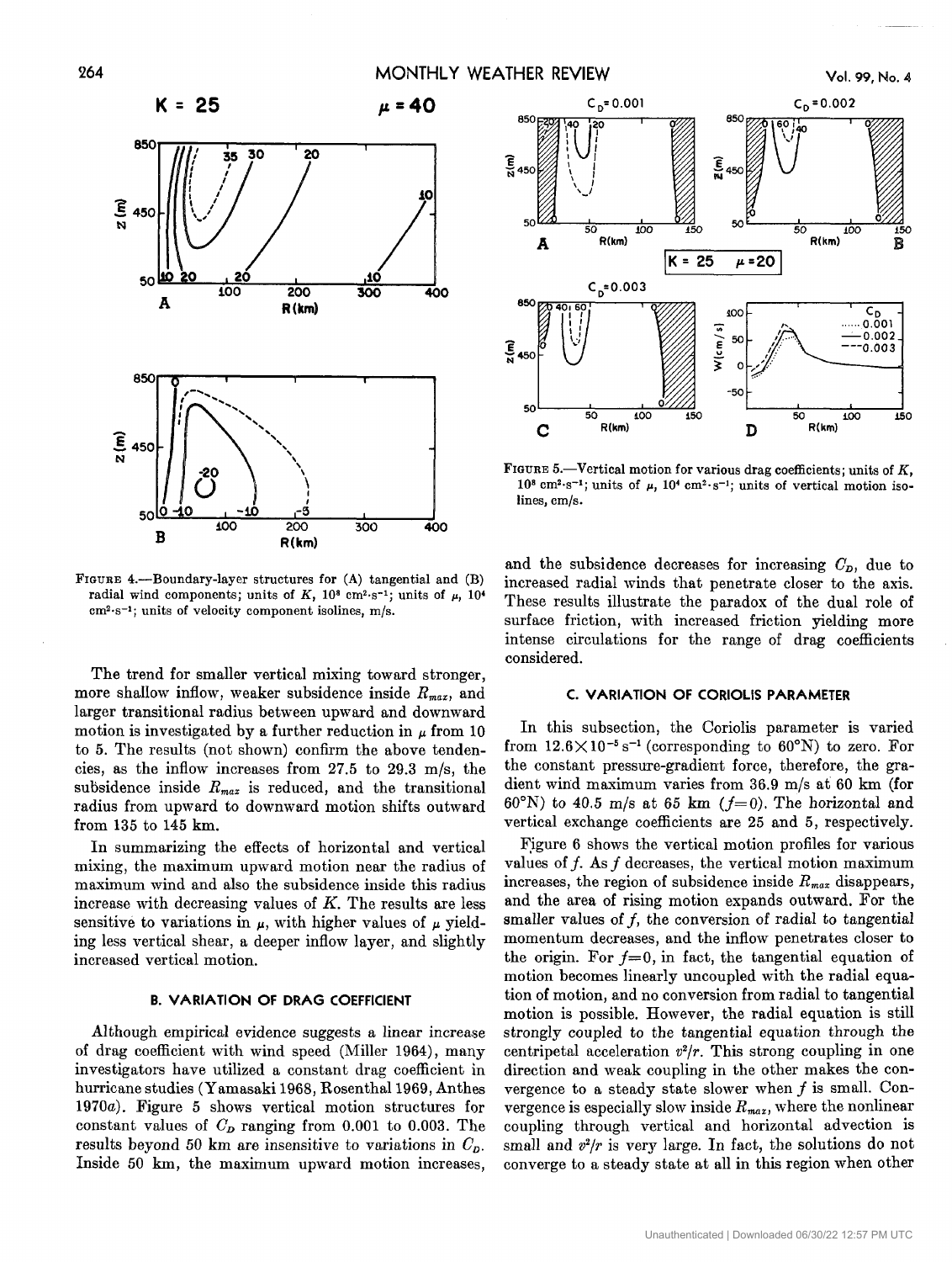

FIGURE 6.-Vertical motion at the top of the boundary layer for various latitudes.

integration schemes that do not damp the high frequencies are used (see appendix).

Further computational difficulties involving the nonlinear vertical mixing term and the upper boundary condition of gradient balance appear for very small *f.* For certain values of  $\mu$ , vertical oscillations in  $u$  and  $v$  appear near the top of the boundary layer inside  $R_{max}$ . While the upper boundary condition of gradient balance appears realistic beyond  $R_{max}$  where horizontal mixing is unimportant, this condition yields unreasonable vertical shear inside  $R_{max}$  where horizontal mixing produces large cyclonic winds below the upper boundary. In the presence of the linear Coriolis coupling between the tangential and radial equations of motion, a balance is established in spite of this large shear. Without the Coriolis force, however, vertical oscillations develop near the upper boundary.

The experiment with  $f=0$  corresponds to the case treated by Kuo (1971); although in Kuo's work, the vertical and horizontal exchange coefficients are equal. Because of this fact and the different nature of the approaches, quantitative comparisons are difficult. Qualitatively, the results are in fairly good agreement, depending on which value of the parameter  $K$  in Kuo's paper is considered. Both results show weak descending motion in the outer region with strong rising motion with a sharp



FIGURE 7.-Tangential and radial wind profiles in the middle of the nine-level and one-level models and the vertical motion profiles at the top of the nine-level and one-level models;  $V_{\lambda}$  is tangential velocity.

maximum in the vicinity of  $R_{max}$ . The vertical oscillations of the v and u profiles inside  $R_{max}$ , which were found by Kuo for small values of *K,* are not observed in this experiment, due possibly to the large values of vertical and horizontal mixing coefficients.

# **D. COMPARISON OF NINE-LEVEL MODEL RESULTS WITH ONE-LEVEL MODEL RESULTS**

Since hurricane models (Ooyama 1969, Yamasaki **1968,**  Rosenthal 1970) contain one-level boundary layers, it is interesting to compare the results from the multilevel boundary-layer model with results from a simple one-layer model used by Anthes (1970a) in a similar series of experiments. In this model,  $u$  and  $v$  are calculated at the center of a boundary layer of constant depth, a linear variation of stress with height is assumed, and vertical advection is neglected.

Figure 7 compares the tangential and radial wind profiles at the center of the multilevel and one-level models and the corresponding vertical motion profiles at the top of the boundary layer. In both models,  $K=25$ ; and in the multilevel model,  $\mu=20$ . It is evident from figure 7 that the effect of surface friction is overestimated by the onelevel model. The tangential winds are less in the one-level model, and the radial velocities and vertical motion are larger by a factor of 2. This overestimation of the radial winds is probably a result of the assumption of linear stress over the boundary layer of constant depth. In the multilevel model, the stress varies strongly near the surface and less strongly throughout the upper part of the boundary layer.

# **E. BALANCE OF FORCES IN THE STEADY STATE**

An estimate of the balance of forces in various regions of the domain may be made by comparing the various terms in eq (1) and **(2)** in the steady state. Table 1 shows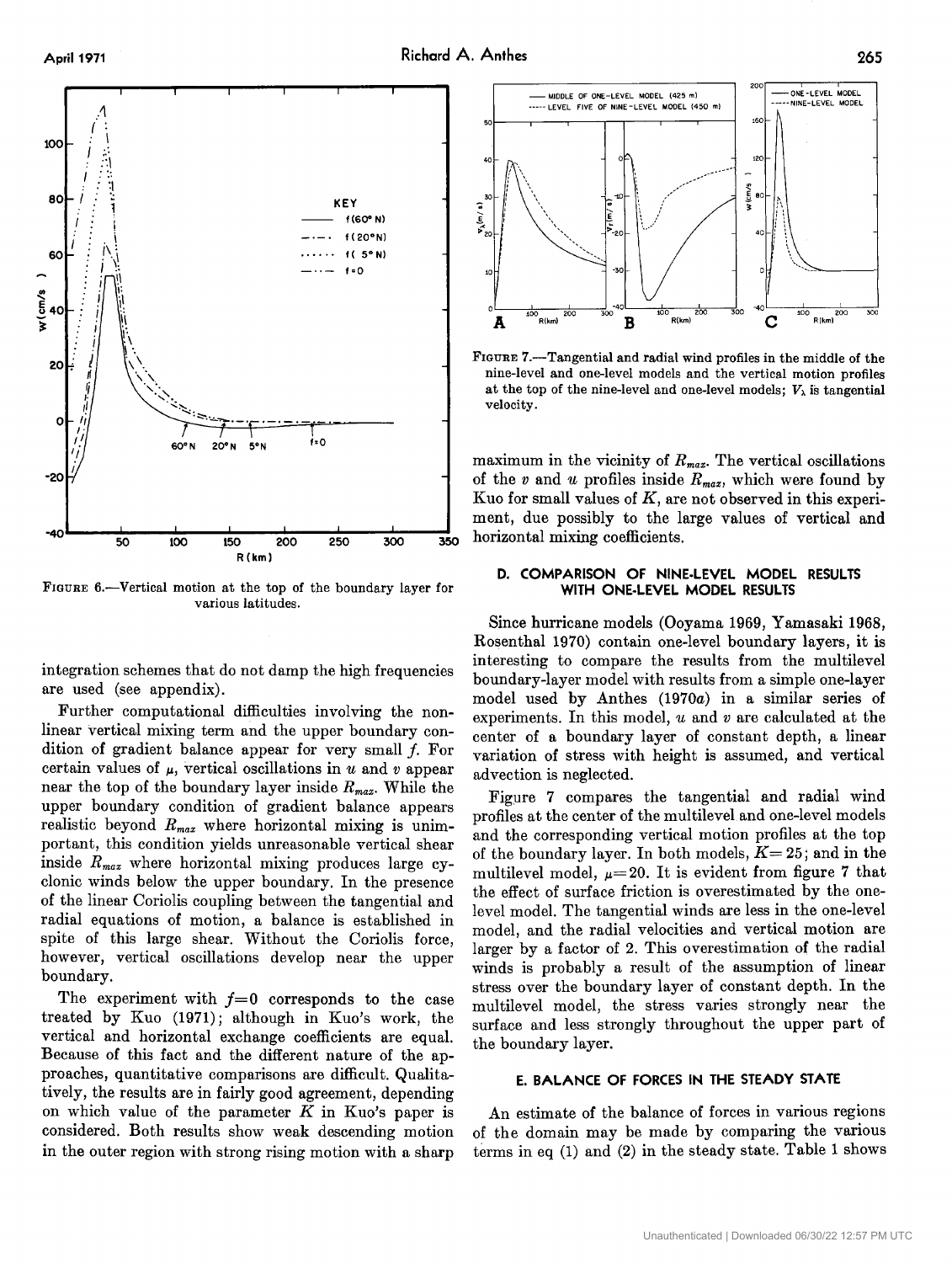**TABLE** *1.-Ratio of terms in the radial equation of motion to the pressure-gradient force in the steady state;*  $K = 25 \times 10^8$  cm<sup>2</sup>·s<sup>-1</sup>;  $\mu = 20 \times 10^4$ ; and  $\epsilon < 0.1$ .

| Ratio of term to pressure-gradient force |                     |                    |                      |
|------------------------------------------|---------------------|--------------------|----------------------|
| ſv                                       | $v^2/r$             | Vertical<br>mixing | Horizontal<br>mixing |
|                                          | $z = 750 \text{ m}$ |                    |                      |
| 21.7                                     | 263.0               | $-193.0$           | $-66.9$              |
| 11.6                                     | 176.0               | $-106.0$           | $-124.0$             |
| 1,9                                      | 36.3                | $-11.4$            | $-24.9$              |
| .12                                      | 2.2                 | 0.33               | 0.23                 |
| É                                        | 1.01                | . 41               | .45                  |
| .12                                      | . 83                | $\epsilon$         | $\pmb{\epsilon}$     |
| .30                                      | .65                 | ć                  | e                    |
| .63                                      | . 33                | e                  | €                    |
|                                          | $z = 150 \text{ m}$ |                    |                      |
| 26.9                                     | 404.0               | 41.8               | $-452.0$             |
| 11.4                                     | 169.0               | 21.8               | $-174.0$             |
| 1.5                                      | 21.1                | 3.9                | $-15.6$              |
| ć                                        | 1.1                 | $\cdot$ 3          | 0, 3                 |
| ć                                        | . 5                 | $\cdot$            | . 5                  |
| ċ                                        | . 3                 | $\cdot$ 3          | €                    |
| $\cdot$ 2                                | . 3                 | . 4                | $\epsilon$           |
| . 5                                      | $\cdot$ 2           | $\cdot$            | €                    |
|                                          |                     |                    |                      |

the ratio of the terms in eq  $(2)$  to the pressure-gradient force for a typical experiment. From table 1, it is clear that no term, with the possible exception of the vertical advection term, may be neglected over the entire domain. Very close to the center, the centripetal acceleration nearly balances the horizontal and vertical mixing. The importance of horizontal mixing falls off rapidly with increasing distance and is relatively unimportant beyond 100 **km.**  Vertical advection is important only near  $R_{max}$ . The relative importance of the Coriolis force increases with increasing distance. Horizontal advection and surface drag are important at all distances. The boundary layer, then, consists of an inner region where horizontal mixing and centripetal acceleration are dominant, an intermediate region in the vicinity of  $R_{max}$  where all terms are significant, and an outer region where vertical advection and horizontal mixing are unimportant.

# 4. SUMMARY

The quantitative results from this series of experiments investigating the boundary-layer structure under a steady, intense pressure gradient are difficult to summarize, mainly because the numerical values are strongly dependent on the parameters  $K$ ,  $\mu$ , f, and  $C_p$  as well as on vertical resolution and upper and lateral boundary conditions. The qualitative results are therefore summarized briefly in table 2. Thus, subsidence inside  $R_{max}$  is favored by small values of  $K$  and large values of  $f$ ; the vertical motion maximum increases as drag friction and vertical mixing increase, and the area of rising motion increases for small  $\mu$  and small  $f$ .

The results from the multilevel model are compared with the results from a one-level model. Although the conclu**TABLE** *2.-Qualitative effect of varying parameters on signijicant features of the vertical motion structure in the boundary layer* 

| Parameter   | Feature                        |                            |                                                          |  |  |
|-------------|--------------------------------|----------------------------|----------------------------------------------------------|--|--|
|             | Subsidence inside<br>$R_{max}$ | Vertical motion<br>maximum | Transitional radius<br>from upward to<br>downward motion |  |  |
| K           | Decreases                      | Decreases                  |                                                          |  |  |
| $\pmb{\mu}$ |                                | Increases                  | Decreases                                                |  |  |
| $C_D$       | Decreases                      | Increases                  |                                                          |  |  |
|             | <b>Increases</b>               | Decreases                  | Decreases                                                |  |  |

*Incremes* **in the above parameters** *are* **accompanied** *by* **the given effect** on **the features of the vertical motion structures; tho dashed lines indicate** no **appreciable effect.** 

sions based on experiments using the one-level model (Anthes  $1970a$ ) are not changed, the one-level model appears to overestimate the radial and vertical motions in comparison to the multilevel results, due primarily to the assumption of a linear stress boundary layer of constant depth.

Most experiments are carried out with the Matsuno (1966) scheme that damps high frequencies. Comparative experiments with other schemes show similar results when the Coriolis term is large. However, for small values of  $f$ , the schemes without the high-frequency damping do not converge to a steady state.

### APPENDIX

#### **WESUETS** FROM **TWO ADDITIONAL**  FINITE-DIFFERENCE SCHEMES

For assessing some of the computational effects on the solutions, two additional finite-difference schemes are tested for the model. The two-step Lax-Wendroff (1960) time-integration scheme has second-order accuracy but contains some damping, especially for short wavelengths (Richtmyer 1963). One cycle of this scheme, which is twice as fast as the Matsuno scheme, is summarized for  $\partial \alpha / \partial t = F(\alpha)$ :

- 1. Given  $\alpha_i^n$ .
- **2.** Compute &he first step from

$$
\alpha_{i,j}^{n+1} = \frac{1}{4} (\alpha_{i-1,j} + \alpha_{i+1,j}^n + \alpha_{i,j+1}^n + \alpha_{i,j-1}^n) + \Delta t F(\alpha^n).
$$

**3.** Compute the final step from

$$
\alpha_{i,j}^{n+2} = \alpha_{i,j}^n + 2\Delta t F(\alpha_{i,j}^{n+1}).
$$

The space derivatives in eq **(1)** and **(2)** are evaluated with centered differences.

The other scheme tested is the popular forward-time upstream space-differencing scheme, which is also twice as fast as the Matsuno scheme. This scheme has only first-order accuracy and contains strong damping of short wavelengths, but nevertheless has given excellent results in hurricane modeling experiments (Rosenthal 1970).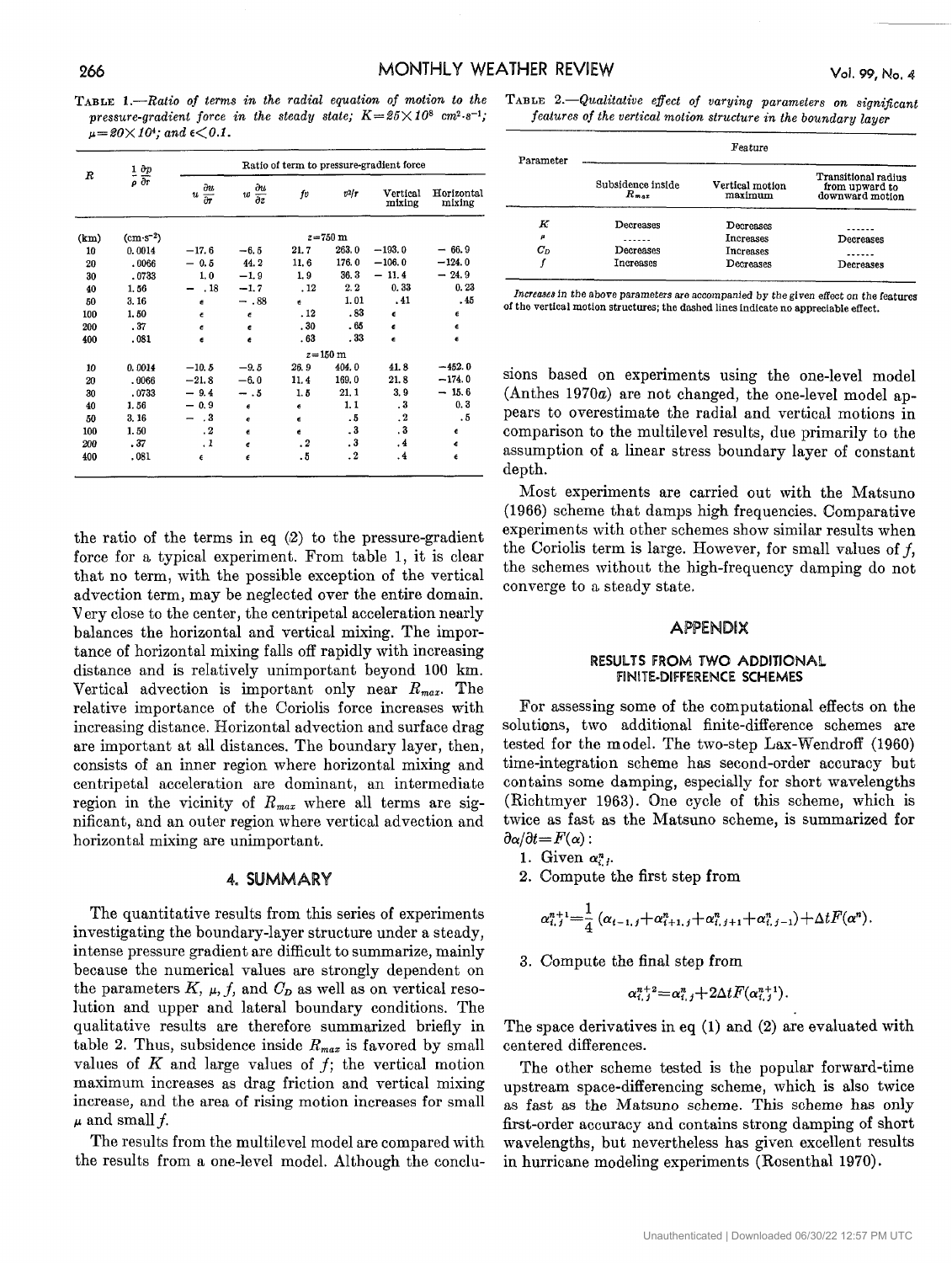

FIGURE 8.-Comparison of three integration schemes used to compute steady-state vertical velocity profiles at the top of the boundary layer for  $K=25\times10^8$  cm<sup>2</sup>·s<sup>-1</sup> and  $\mu=20\times10^4$  cm<sup>2</sup>·s<sup>-1</sup>. Also shown is the vertical velocity profile computed from forwardtime upstream space-differencing with no explicit mixing  $(K=0)$ .

The steady-state solutions to the boundary-layer equations are computed for values of  $K=25$  and  $p=20$  for all three schemes. Figure 8 shows the vertical velocity profiles at the top of the boundary layer for the three experiments. The results are very nearly the same, indicating that the explicit damping is dominating the different damping properties of the three schemes. The only significant difference is the absence of subsidence near the origin in the upstream-differencing experiment. The large space truncation present in the upstream-differencing technique provides a pseudodiffusive effect (Molenkamp **1968,**  Rosenthal **1970,** Orville and Sloan **1970)** that allows steady-state solutions even with no explicit horizontal diffusion. With either the Matsuno or Lax-Wendroff schemes, however, steady-state solutions are not obtained for  $K=0$ . Figure 8 shows the vertical velocity profile for upstream differencing with  $K=0$ . The artificial damping yields reasonable solutions beyond the radius of maximum wind. However, this pseudodiffusion does not simulate the effect of horizontal mixing by eddy coefficients inside the

radius of maximum wind, as shown by the absence of subsidence. The pseudodiffusion depends on truncation in the advection terms. Inside the radius of maximum wind, the radial advection is small, so there is little implicit mixing, even though the curvatures of the tangential and radial wind profiles are large. The subsidence, which depends on mixing of cyclonic momentum inward from the radius of maximum wind, is not present in the upstream-differencing experiments with no explicit mixing. This difference is also present in experiments with a one-level boundary layer model (Anthes **1970a).** 

Although steady-state solutions that are not too different from each other are obtained from the three integration schemes tested **for** a value of the Coriolis parameter equal to  $5\times10^{-5}$  s<sup>-1</sup> (20°N), steady-state solutions for smaller values of  $f$  are not obtained from either the Lax-Wendroff or the forward-time integrations. For small values of  $f$  (see subsection C of section 2), the high-frequency damping in the Matsuno scheme is necessary for convergence to a steady state.

#### **ACKNOWLEDGMENTS**

The author expresses his appreciation to Drs. Banner I. Miller and Stanley L. Rosenthal for their helpful comments concerning this research and to Prof. H. L. Kuo for his careful review of the manuscript.

#### **REFERENCES**

- Anthes, Richard Allen, "A Diagnostic Model of the Tropical Cyclone in Isentropic Coordinates," *ESSA Technical Memorandum* ERLTM-NHRL **89,** U.S. Department of Commerce, National Hurricane Research Laboratory, Miami, Fla., Apr. **1970a, 147** pp.
- Anthes, Richard Allen, "The Role of Large-Scale Asymmetries and Internal Mixing in Computing Meridional Circulations Associated With the Steady-State Hurricane," *Monthly Weather Review,*  Vol. **98, NO. 7,** July **1970b,** pp. **521-528.**
- Barrientos, Celso S., "Computations of Transverse Circulation in a Steady State, Symmetric Hurricane," Journal of *Applied Meteorology,* Vol. **3,** No. **6,** Dec. **1964,** pp. **685-692.**
- Charney, Jule **G.,** and Eliassen, Arnt, "A Numerical Method for Predicting the Perturbations in the Middle-Latitude Westerlies," *Tellus,* Vol. **1,** No. **2,** Stockholm, Sweden, May **1949,** pp. **38-54.**
- Hawkins, Harry F., and Rubsam, Daryl T., "Hurricane Hilda, **1964:** 11. Structure and Budgets of the Hurricane on October **1, 1964,"** *Monthly Weather Review,* Vol. **96,** No. **9,** Sept. **1968,**  pp. **617-636.**
- Kuo, H. L., "Axisymmetric Flows in the Boundary Layer of a Maintained Vortex," *Journal* of *the Atmospheric Sciences,* Vol. **28,**  No. **1,** Jan. **1971,** pp. **20-41.**
- Lax, Peter D., and Wendroff, Burton, "Systems of Conservation Laws," *Communications on Pure and Applied Mathematics,*  Vol. **13,** Interscience Publications, Inc., New York, **N.Y., 1960,**  pp. **217-237** (see p. **217).**
- Matsuno, Taroh, "NumericaI Integrations of the Primitive **Equa**tions by a Simulated Backward Difference Method," *Journal* of *the Meteorological Society* of *Japan,* Ser. **2,** Vol. **44,** No. **1,** Tokyo, Feb. **1966,** pp. **76-84.**
- Miller, Banner I., "On the Momentum and Energy Balance of Hurricane Helene **(1958),"** *National Hurricane Research Project Report* No. **53,** U.S. Department of Commerce, Weather Bureau, Miami, Fla., Apr. **1962, 19** pp.